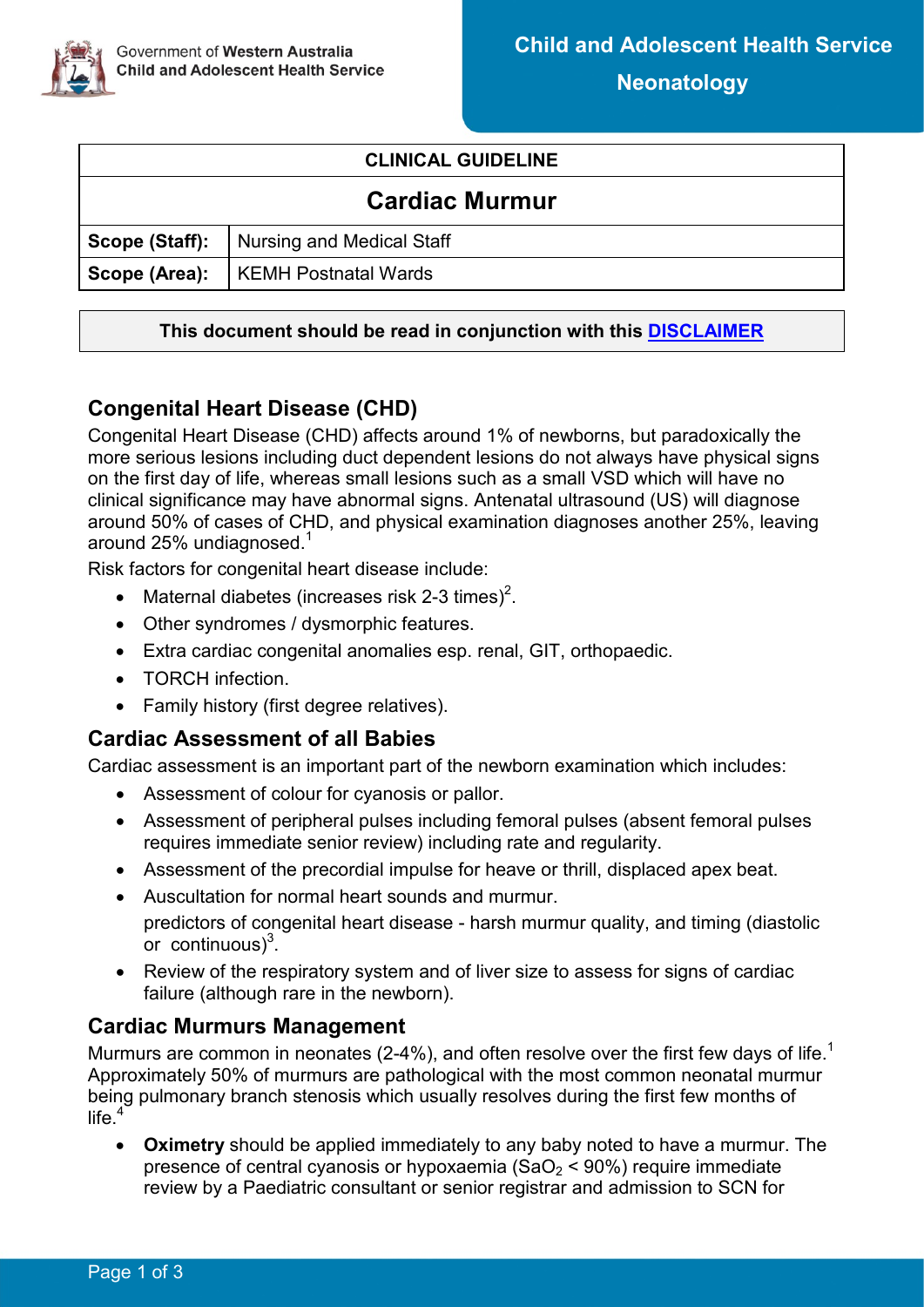further management. Measuring oximetry in the upper limbs and lower limbs is essential as differential Sats (> 5%) may suggest ductal dependent lesions such as arch obstruction, even in the absence of typical signs (murmur, diminished or absent femoral pulses, acidosis).

- **ECG:** There is minimal benefit from performing an ECG's in the diagnosis of a murmur.<sup>[5,](#page-1-4) [6,](#page-1-5) [7,](#page-1-6) [8,](#page-2-0) [9](#page-2-1)</sup> This may be done on a case by case basis at the request of a senior doctor. An ECG with rhythm strip should be performed in all cases where rhythm disturbance is suspected.
- **CXR:** Most studies show no benefit in diagnosis of murmur<sup>6, [7,](#page-1-6) [8,](#page-2-0) [9](#page-2-1)</sup> and as such, is not part of the routine assessment of a child with a murmur. A CXR can be useful in a symptomatic neonate to exclude respiratory disease and will be performed in such situations.
- **Echocardiogram:** An echocardiogram is the gold standard investigation for investigation of structural cardiac disease when performed by an expert in the field. At KEMH, all children presenting with a murmur with a suspicion of congenital heart defect should be referred to the Senior Registrar/Consultant Neonatologist at KEMH. The Senior Registrar/Consultant Neonatologist can then discuss the child with the On-call Paediatric Cardiologist at PCH regarding appropriate management, which may include echocardiography.

Most murmurs, with normal oximetry (SaO<sub>2</sub>  $\geq$ 95%) and no abnormal clinical signs do not require urgent referral and echocardiography. If the murmur is loud, oximetry is abnormal, or there are other signs (abnormal HS, thrill) then echocardiography may be performed prior to discharge from KEMH (at the discretion of the on-call Paediatric Cardiologist) or arrangements made for a Paediatric Cardiology outpatient clinic appointment within one month. Any baby with cyanosis, shock, failure or absent femoral pulses should be transferred to SCN and urgent Paediatric Cardiology referral requested.

Cardiac Murmur – [Information and Follow-up Letter](https://cahs-healthpoint.hdwa.health.wa.gov.au/Neonatology/Neonatology%20Forms/Cardiac%20Murmur-Information%20and%20Follow-up%20Letter.pdf)

## **References**

- <span id="page-1-0"></span>1. Mahle WT, Newburger JW, Matherne GP, et al. Role of Pulse Oximetry in Examining Newborns for Congenital Heart Disease: A Scientific Statement from the AHA and APP. Pediatrics. 2009;124:823-36.
- <span id="page-1-1"></span>2. Meyers-Wittkopf M, Simpson J, Sharland GK. Incidence of congenital heart disease in fetuses of diabetic mothers - a retrospective study of 326 cases. Ultrasounds in Obstetrics & Gynecology. 1996;8(1):8-10.
- <span id="page-1-3"></span><span id="page-1-2"></span>3. Mackie AS, Jutras LC, Dancea AB, et al. Can Cardiologists Distinguish Innocent from Pathologic Murmurs in Neonates. The Journal of Pediatrics. 2009;154(1):50-4.
- 4. Arlettaz R, Archer N, Wilkinson AR. Natural history of innocent heart murmurs in newborn babies: controlled echocardiaographic study. Archives of disease in childhood Fetal and Neonatal edition. 1998;78(3):F166-F70.
- <span id="page-1-4"></span>5. Castello-Herbret B, Vaillant MC, Magontier N, et al. Diagnositic value of physical examination and electrocardiogram in the initial evaluation of heart murmurs in children. Archives of Pediatrics. 2000;October;7(10):1041-9.
- <span id="page-1-5"></span>6. Smyth JF, Teixeir OHP, Vlad P, et al. Initial evaluation of heart murmurs: are laboratory tests necessary? Pediatrics. 1990;86(4):497-500.
- <span id="page-1-6"></span>7. Birkebaek NH, Hansen LK, Oxhoj H. Diagnostic value of chest radiography and electrocardiography in the evaluation of asymptomatic children with a cardiac murmur. Acta